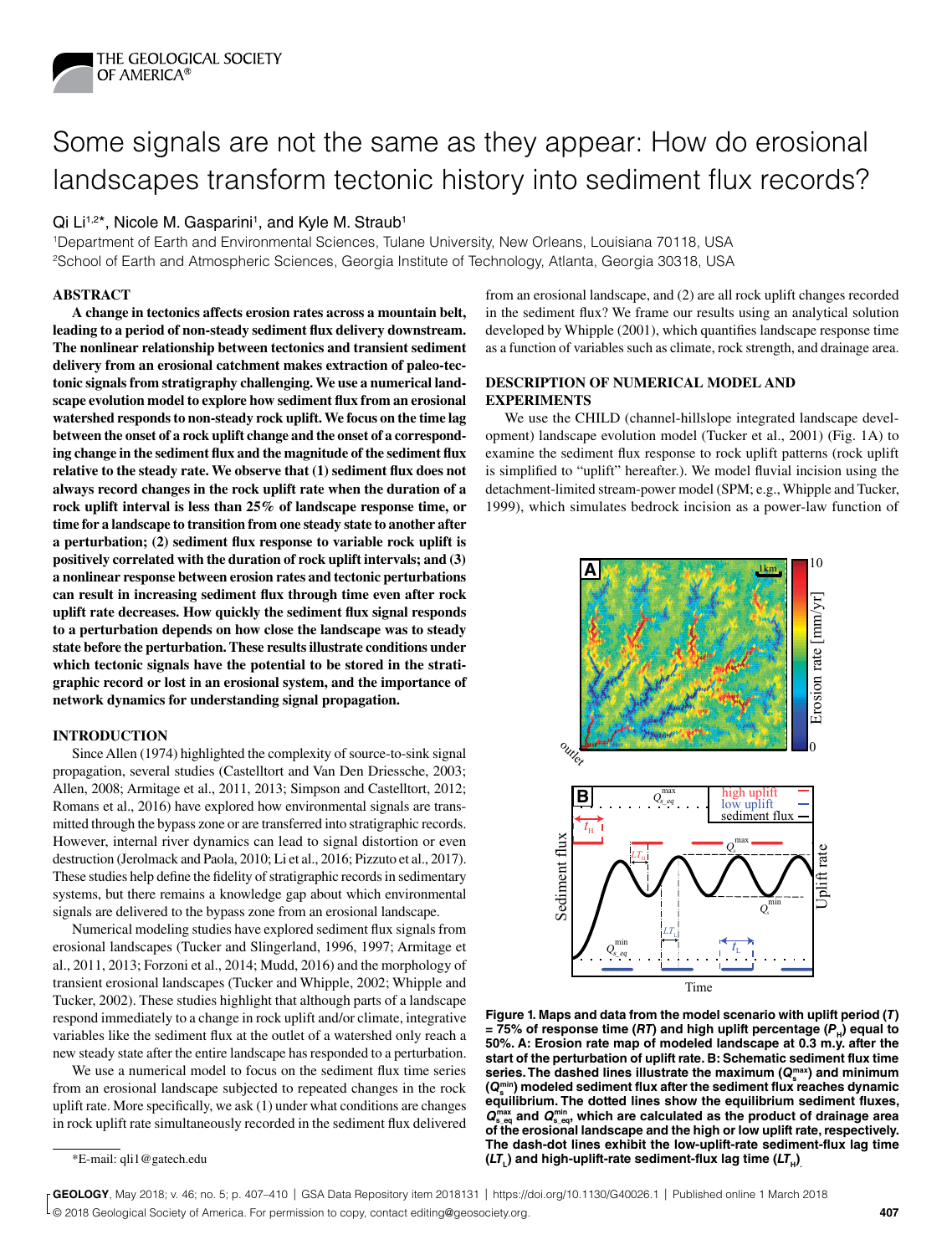drainage area and slope, and does not allow for deposition of sediment (Table DR1 in the GSA Data Repository<sup>1</sup>). Sediment flux at the watershed outlet is calculated as the summation across the model domain of the product of local incision rate and local cell area. Similar to previous studies of signal propagation from an erosional system (Simpson and Castelltort, 2012; Armitage et al., 2013), we use a pulsed pattern of uplift in which the rate alternates between a low (1 mm/yr) and high value (10 mm/yr). The uplift period  $(T)$  is defined as the sum of the duration of one high ( $t<sub>H</sub>$ ) and one low ( $t<sub>L</sub>$ ) interval of uplift (Fig. 1B). The ratio of  $t<sub>H</sub>$  to *T* is used to calculate the percentage of the period during which the uplift rate is high ( $P_H$ ), and similarly low:  $P_L = 100 \times t_L/T$ .

The initial condition for all numerical experiments is a low-uplift-rate steady-state landscape. We perturb the initial steady state with the pulsed uplift pattern and vary *T* and  $P_\text{H}$  among the experiments.  $P_\text{H}$  and *T* are chosen based on the response time (*RT*), determined from model experiments (Table DR2 in the Data Repository). All experiments are run for 10<sup>6</sup> yr, allowing for at least five uplift periods. For each of the three *T* values, we perform four experiments with different  $P<sub>H</sub>$  values. Based on these experiments, we conduct one more experiment with a longer period. Natural uplift histories are more complex than the repetitive uplift patterns that we model. However, we specifically use a simple experimental setup in order to maximize the potential for preserving a tectonic signal in the sediment flux.

## **RESULTS**

We first examine the time series of sediment flux at the watershed outlet (Figs. 1B and 2; Fig. DR1). A similar pattern is observed in each experiment. The sediment flux increases immediately when the uplift rate increases in the initial steady-state landscape. When uplift rate first decreases, the sediment flux does not decrease immediately except in the experiments where the duration of high uplift rate is greater than the response time (Fig. 2D; Fig. DR2). After an initial adjustment period, the duration of which varies depending on *T* and relative  $P_{\text{H}}$ , the sediment flux reaches a dynamic equilibrium with the tectonic forcing. At this point in all experiments, the sediment flux signal period is the same as that of *T*. However, the details of the sediment flux record, such as the time necessary for the sediment flux to respond to any given uplift change, and the magnitudes of the maximum and minimum sediment flux vary with *T* and  $P_{\text{H}}$ .

To quantify the influence of *T* and uplift interval duration  $(t<sub>H</sub>, t<sub>L</sub>)$  on sediment flux responses to the uplift change during dynamic equilibrium,



**Figure 2. Time series of sediment flux for uplift perturbation experiments. Red lines represent the time series of uplift, and blue line shows how sediment flux responds to the change in uplift rate.** *T* uplift period; RT-response time; P<sub>H</sub>-percentage of the period during **which the uplift rate is high.**

we define and measure two variables: (1) the high-uplift-rate sediment flux lag time  $(LT_H)$ , which is the time between the beginning of the highuplift-rate interval and the beginning of an increase in the sediment flux; and, similarly, (2) the low-uplift-rate sediment flux lag time  $(LT<sub>i</sub>)$  (Fig. 1B). In all experiments, the first lag time is zero because the initial landscape is in steady state.

Once dynamic equilibrium is reached, there is a time lag for the sediment flux to respond to uplift changes (both high and low), except in the experiments in which the landscape reaches steady state before uplift changes. We measure all lag times and calculate the mean dynamic equilibrium  $LT_{\text{H}}$  and  $LT_{\text{L}}$  for each experiment. In experiments with the same *T*, the  $LT_{\text{H}}$  value decreases as the  $t_{\text{L}}$  increases (Fig. 3A). An increase in the duration of the previous low-uplift-rate interval allows the landscape to be closer to low-uplift-rate steady state when the uplift rate increases. (Similar trends are observed with  $LT_{\text{L}}$ ; Fig. DR3A.) By definition,  $LT_{\text{L}}$ 



Figure 3. Variation in lag time and response time. A: High-uplift-rate sediment-flux lag time (LT<sub>H</sub>) as a function of the duration of low uplift. *T*—uplift period;  $t_L$ —low-uplift-rate sediment-flux lag time. B: *LT*<sub>H</sub> as a function of the duration of high uplift. Black lines illustrate where *LT*<sub>H</sub> is equal to 25%, 50%, and 100% of the duration of high uplift rate.  $I_{\mu}$  —high-uplift-rate sediment-flux lag time. C: Response time changes with **drainage area and erodibility coefficient,** *K***. The blue, black, and red lines illustrate the response time as a function of drainage area for different erodibility values. Gray region shows the possible values of response time for different systems given this relatively wide range of erodibility values. If the time scale of tectonic perturbation is greater than the response time, or above the appropriate line, then non-dimensional time**   $T_{MD}$  > 1, and we predict that there will be no lag time in the sediment flux response.

[<sup>1</sup>GSA Data Repository item 2018131, supplemental discussion, Figures DR1–DR8, Tables DR1–DR3, and Movie DR1 \(landscape evolution\), is available online](http://www.geosociety.org/datarepository/2018/)  at http://www.geosociety.org/datarepository/2018/ or on request from editing@geosociety.org.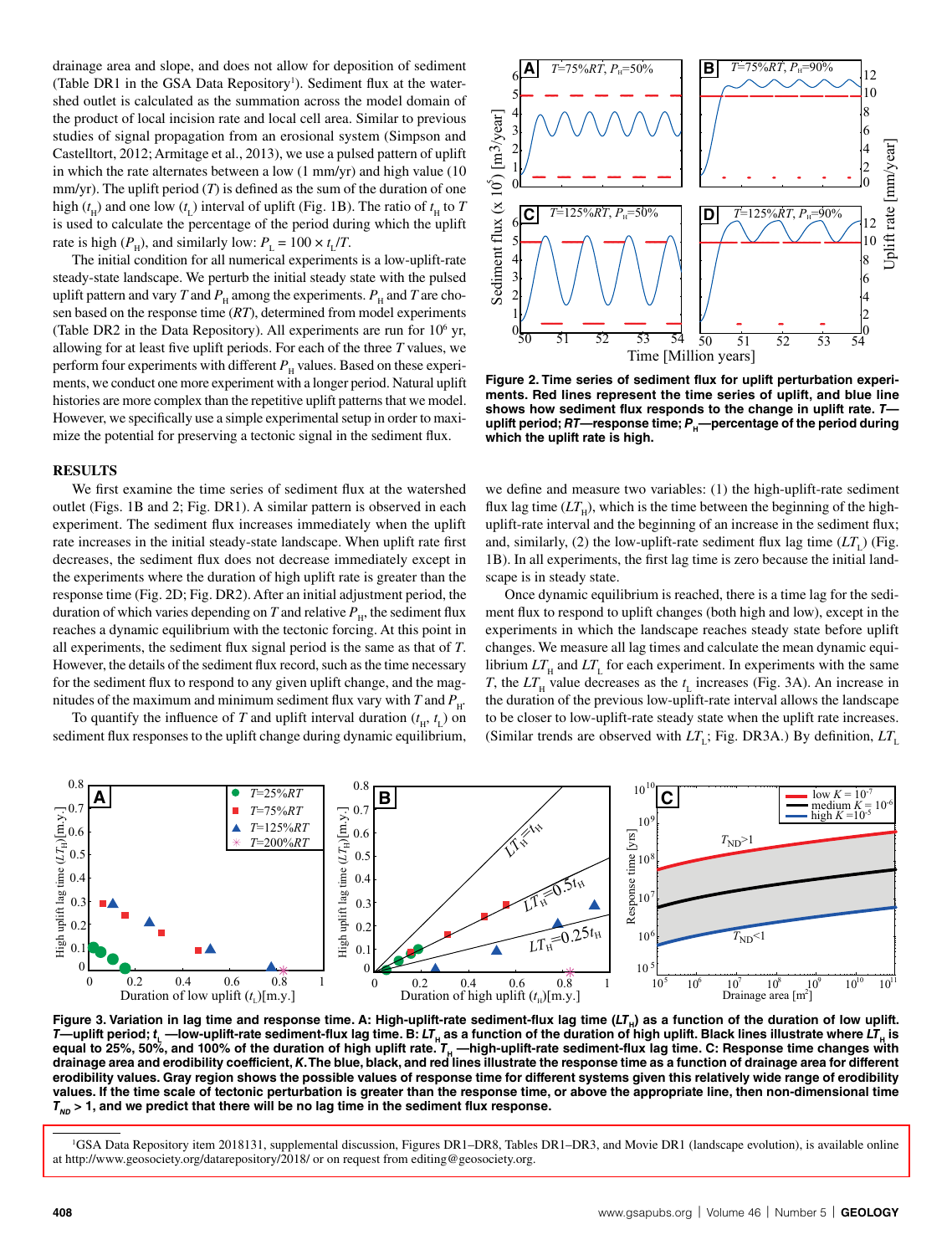and  $LT_{\text{H}}$  are always smaller than  $t_{\text{L}}$  and  $t_{\text{H}}$ , respectively. For the experiments where the *T* is 25% of response time,  $LT_{\text{H}}$  approaches zero even though the duration of low uplift rate is far from the response time (Fig. 3A). In this scenario, the response in the sediment flux signal is due to an earlier change in uplift, not the most recent uplift change, but our method cannot discern this. We also noticed that the absolute value of lag times varies with spatial resolution, but the general behavior of sediment flux response to uplift changes do not vary (see Fig. DR8).

The ratio of lag time to the uplift duration indicates the degree to which the system is out of phase. For example, if  $LT_{\text{H}} = 0.5 t_{\text{H}}$ , the sediment flux is continually decreasing for half of the high uplift period. There are cases in which the sediment flux is decreasing (increasing) for more than half of the high (low) uplift period (Fig. 3B; Fig. DR3B).

We also quantify the minimum and maximum observed sediment flux normalized by the equilibrium minimum and maximum sediment flux,  $Q_s^{\min}/Q_{s_{\text{eq}}}^{\min}$  and  $Q_s^{\max}/Q_{s_{\text{eq}}}^{\max}$ , respectively. Comparing among the experiments with the same *T*,  $Q_s^{\max}/Q_{s\_eq}^{\max}$  increases as  $t_H$  increases (Figs. 2 and 4A). This ratio also varies as a function of *t* L, as illustrated by experiments with similar  $t_{\rm H}$  but with different *T* (e.g., experiments within oval shape in Fig. 4A). Normalized maximum sediment flux only reaches 1 when  $t_{\rm H}$ is equal to or greater than *RT*. We observe similar trends for normalized minimum sediment flux, except that  $Q_{\text{s}}^{\min}/Q_{\text{s\_eq}}^{\min}$  decreases to unity as  $t_{\text{L}}$ increases (Fig. DR4).

These systematic changes in maximum and minimum sediment flux lead to a pattern in their difference, here referred to as  $\Delta Q_{\rm s}$ . For a given *T*, as  $P_H$  increases from 25% to 50%,  $\Delta Q_s$  increases; as  $P_H$  increases from 50% to 90%,  $\Delta Q_s$  decreases (Fig. DR1). However, for a given  $P_H$ , the difference between maximum and minimum sediment flux solely increases with the periodicity of uplift. These trends in  $\Delta Q_s$  are observed even though the difference between the high and low uplift rates does not vary among the experiments.

To quantify how the uplift signals are preserved in the sediment flux records, we normalize  $\Delta Q$ <sub>s</sub> by the difference between maximum and minimum equilibrium sediment flux, or  $(Q_s^{\max} - Q_s^{\min})/(Q_{s_{eq}}^{\max} - Q_{s_{eq}}^{\min})$ . If this normalized value were 1, it would mean that the difference in observed sediment flux perfectly characterizes the expected difference based on the uplift rates. Otherwise, some information about tectonic signals is lost in the sediment flux signals. The ratio increases with increasing *T* (Fig. 4B, for a given  $t_{\rm H}$ ), which suggests the maximum and/or minimum sediment fluxes will be closer to their equilibrium values, and the implied uplift rates from the sediment flux are closer to the real uplift rates.

Even with the simple uplift patterns used here, some signals are not transmitted out of the erosional system. In the experiments with the shortest periodicity  $(T = 25\% RT)$  (see Figs. DR1A–DR1D), the sediment flux continuously increases even while the uplift rate is low during the entire first two periods. This indicates that the sediment flux might not record any information about short-duration uplift changes. This is because it takes time for uplift changes to propagate upstream (Fig. 1A). While the

downstream part of the landscape can erode at a low rate due to a decrease in uplift rate, it will not be evident in the sediment flux if this signal has not reached a large enough part of the landscape. We note that signal propagation throughout an entire tributary network must be modeled to capture the lag time, and one-dimensional models might not reproduce these results (Figs DR6–DR8).

## **DISCUSSION**

We are primarily interested in the lag time between uplift rate changes and sediment flux responses, and the necessary conditions for an uplift signal to be evident in the sediment flux record at the outlet of an erosional watershed. Although previous studies have shown that the peak erosion rate can lag behind uplift changes (Willenbring et al., 2013; Mudd, 2016), the influence of lag time on the details of the sediment flux history remains unknown. Under conditions of oscillating uplift rates, if the previous uplift interval is shorter than the response time, there will be a time lag between the sediment flux response and the uplift rate change. A change in uplift rate results in (nearly) immediate topographic adjustment only near the outlet of a watershed while most of the landscape is still adjusting to previous uplift changes. As a result, the sediment flux at the outlet of an erosional landscape, which averages erosion rates over the entire landscape, might still be dictated by previous uplift rates. As discussed by Mudd (2016), upstream signal propagation means that erosion rates measured from detrital cosmogenic radionuclides will not reflect current uplift rates.

To predict when there will be a lag time in the sediment flux response to an uplift rate, we define the ratio of the uplift duration  $(t_0)$  to the response time (*RT*, calculated using Whipple et al.'s [2001] equation 6, with  $n = 1$ ) as the non-dimensional time  $(T_{ND})$ :

$$
T_{\text{ND}} = \frac{t_{\text{U}}}{RT} = \frac{t_{\text{U}}}{k_a^{-m/n} \left(1 - \frac{hm}{n}\right)^{-1} \left[\left(\frac{A}{k_a}\right)^{\frac{1}{h}\left(1 - \frac{hm}{n}\right)} - x_{\text{c}}^{-1 - \frac{hm}{n}}\right] \sqrt{K}},\tag{1}
$$

where  $k_a$  and  $h$  describe the relationship between channel length ( $L$ ) and drainage area (*A*) ( $A = k_a L^h$ ) (Hack, 1957); *K* is the erodibility coefficient in the stream power model (SPM) which decreases with increasing rock strength and with less erosive climate conditions;  $x_c$  is distance from drainage divide to channel head; and *m* and *n* are the exponents on drainage area and slope, respectively, in the SPM. The response time is most sensitive to the erodibility coefficient (Fig. 3C). (Note that if  $n \neq 1$ , the response time will also vary as a function of the original uplift rate and the magnitude of uplift rate change.) The exponent on drainage area in Equation 1 is  $\sim$ 0.1 for a typical *h* value of 1.67 and *m* = 0.5, and *n* = 1. (For details of the parameters in Equation 1, see Table DR3). As a result, response time is not very sensitive to drainage area (Whipple and Tucker, 1999). Our modeling results suggest that: (1) there is a lag time when  $T_{ND}$  is smaller





**Figure 4. A: Normalized maximum sediment**  flux  $\bm{Q}_{\mathrm{s}}^{\mathrm{max}}/\bm{Q}_{\mathrm{s\_eq}}^{\mathrm{max}}$  as a function of normalized high uplift rate duration  $(t_{\rm H}/RT; t_{\rm H}$  —high-uplift**rate sediment-flux lag time,** *RT***—response time).** *T***—uplift period. The experiments within the oval have similar** *t***H***/RT* **ratio. B: Normalized**   ${\bf s}$ ediment flux,  $\left( \boldsymbol{Q}_{\rm s}^{\rm max} - \boldsymbol{Q}_{\rm s}^{\rm min} \right) / \left( \boldsymbol{Q}_{\rm s\_eq}^{\rm max} - \boldsymbol{Q}_{\rm s\_eq}^{\rm min} \right),$  as **a function of** *t***H/***RT.* **Dimensionless parameters are indicated by [.].**